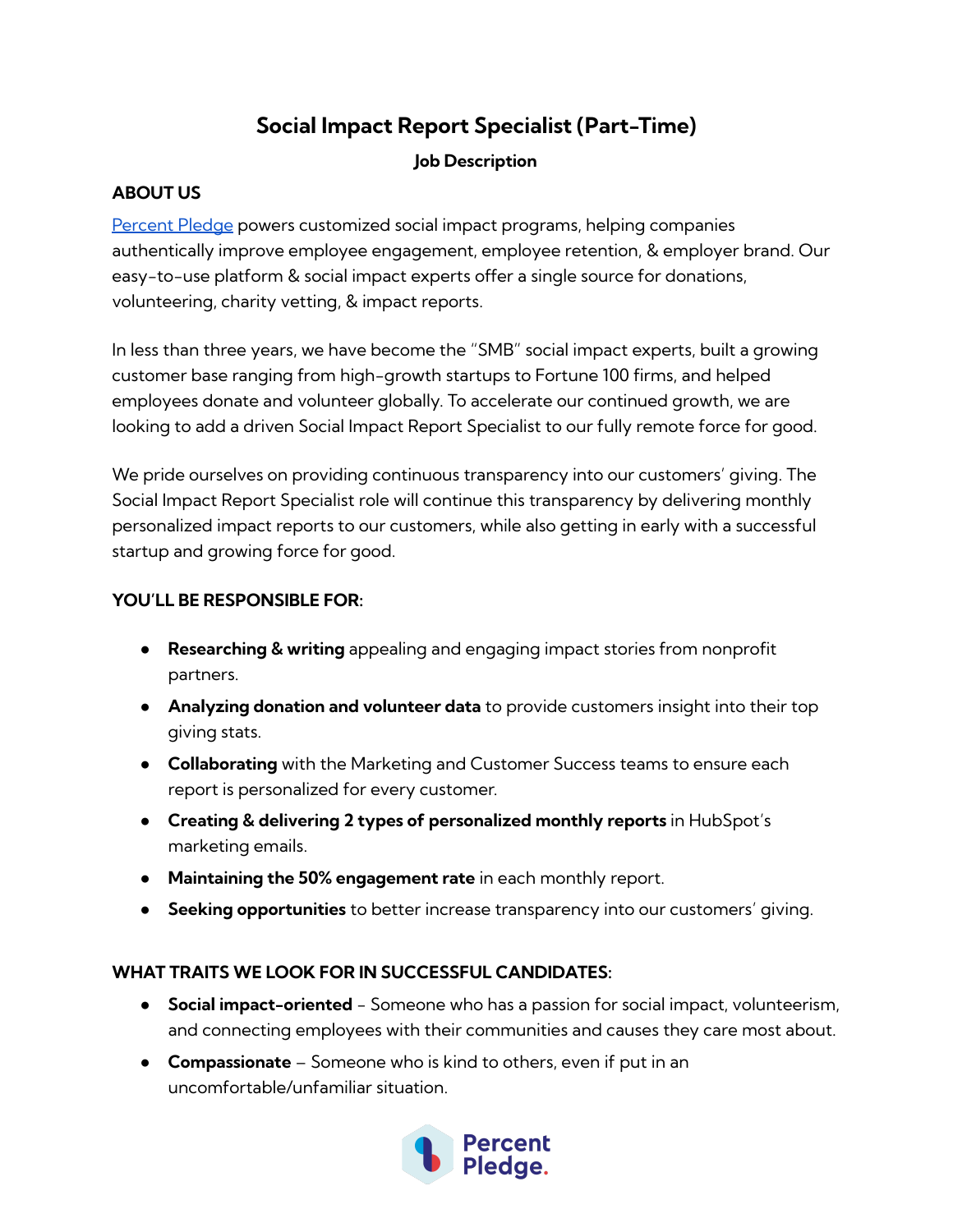- **Internally driven** Someone who wants to get things done, does not need any nudge to drive projects forward, and who does not get discouraged when they hear "no." Ability to thrive in a fast-paced work environment, readily adapting to continually changing priorities, nuanced feedback, and aggressive project timelines.
- **Strong communicator** Someone who can express themselves clearly and effectively whether verbally or in writing.
- **An eye for detail** Someone who is an energetic team player and is deeply committed to quality and excellence, and is exceptionally organized.
- **Proactive** Someone who is a self-starter and takes responsibility for getting the job done.
- **Accountable** Someone who consistently exceeds their goals because they have the drive to do so, and has outstanding time-management and prioritization skills, with the ability to excel at multiple priorities under short deadlines.
- **Solutions-oriented** Someone who always comes to the table with ideas for how to get to "yes."
- **Collaborative** Someone who is a strong communicator, comfortable working across multiple teams (internal and external), and functions to achieve goals.
- **Passion for learning** Someone who is genuinely excited to learn new things and expand their areas of professional/personal knowledge.
- **Self-aware** Someone who "gets it!"

## **WHAT YOU NEED TO BE A QUALIFIED CANDIDATE:**

- 1+ years of writing experience in a professional setting (copywriting, email marketing, storytelling, etc.)
- 1+ years of visual design experience preferred
- 1+ years of experience with email/digital marketing and knowledge of marketing automation tools such as HubSpot
- Strong communication and writing skills
- Experience with Google Suite (Excel included), HubSpot, and Canva required

## **SOME OF WHAT WILL BE OFFERED:**

- Competitive part-time salary (30-40 hrs per month)
- Opportunity to grow your career at an early stage & impactful company
- Growing your professional skill-set & portfolio alongside a kind, caring, and fun team!